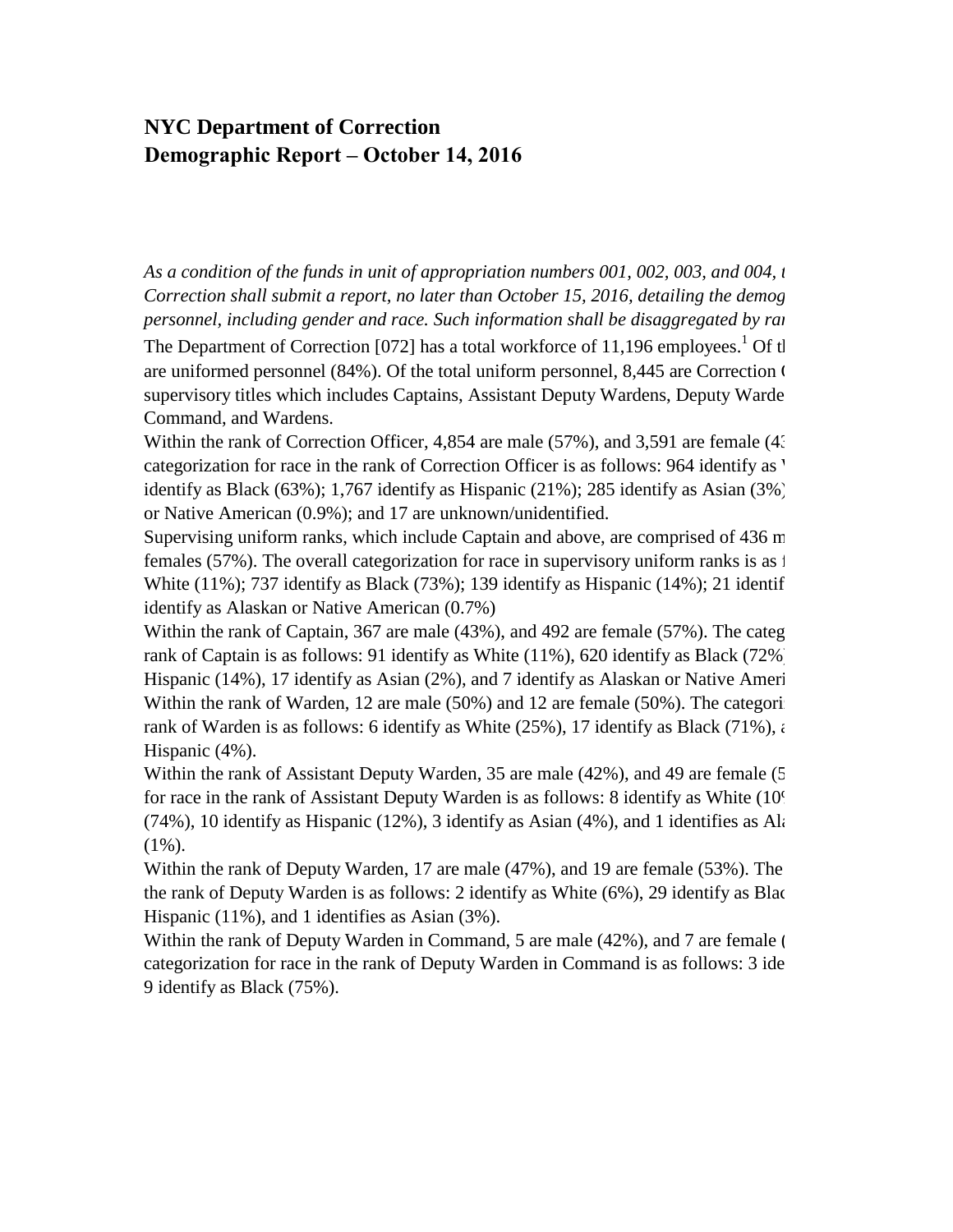| Rank                                                             | <b>MALE</b>    |                |              |                  |                                  |             |             |
|------------------------------------------------------------------|----------------|----------------|--------------|------------------|----------------------------------|-------------|-------------|
|                                                                  | White          | <b>Black</b>   | Hispanic     | Asian            | Alaskan<br>or Native<br>American | Unknown     | White       |
| Correctio<br>$\mathsf{n}$<br>Officers                            | 840            | 2553           | 1174         | 250              | 28                               | 9           | 124         |
| Captain                                                          | 74             | 216            | 59           | 15               | 3                                | $\mathbf 0$ | 17          |
| Warden                                                           | 5              | 6              | $\mathbf{1}$ | $\boldsymbol{0}$ | $\boldsymbol{0}$                 | $\mathbf 0$ | $\mathbf 1$ |
| Ass<br>ista<br>nt<br>De<br>put<br>y<br>Wa<br>rde<br>$\mathsf{n}$ | 8              | 20             | 5            | $\overline{2}$   | $\boldsymbol{0}$                 | $\mathbf 0$ | $\pmb{0}$   |
| Deputy<br>Warden                                                 | $\overline{2}$ | 11             | 3            | $\mathbf{1}$     | $\boldsymbol{0}$                 | $\mathbf 0$ | $\pmb{0}$   |
| Depu<br>ty<br>War<br>den<br>In<br>Com<br>man<br>${\sf d}$        | 3              | $\overline{2}$ | $\mathbf 0$  | $\mathbf 0$      | $\boldsymbol{0}$                 | $\mathbf 0$ | $\mathbf 0$ |
| Total                                                            | 932            | 2808           | 1242         | 268              | 31                               | 9           | 142         |

<sup>1</sup> Q1 Fiscal Year 2017 CEEDS data used, reflecting information as of September 30, 2016.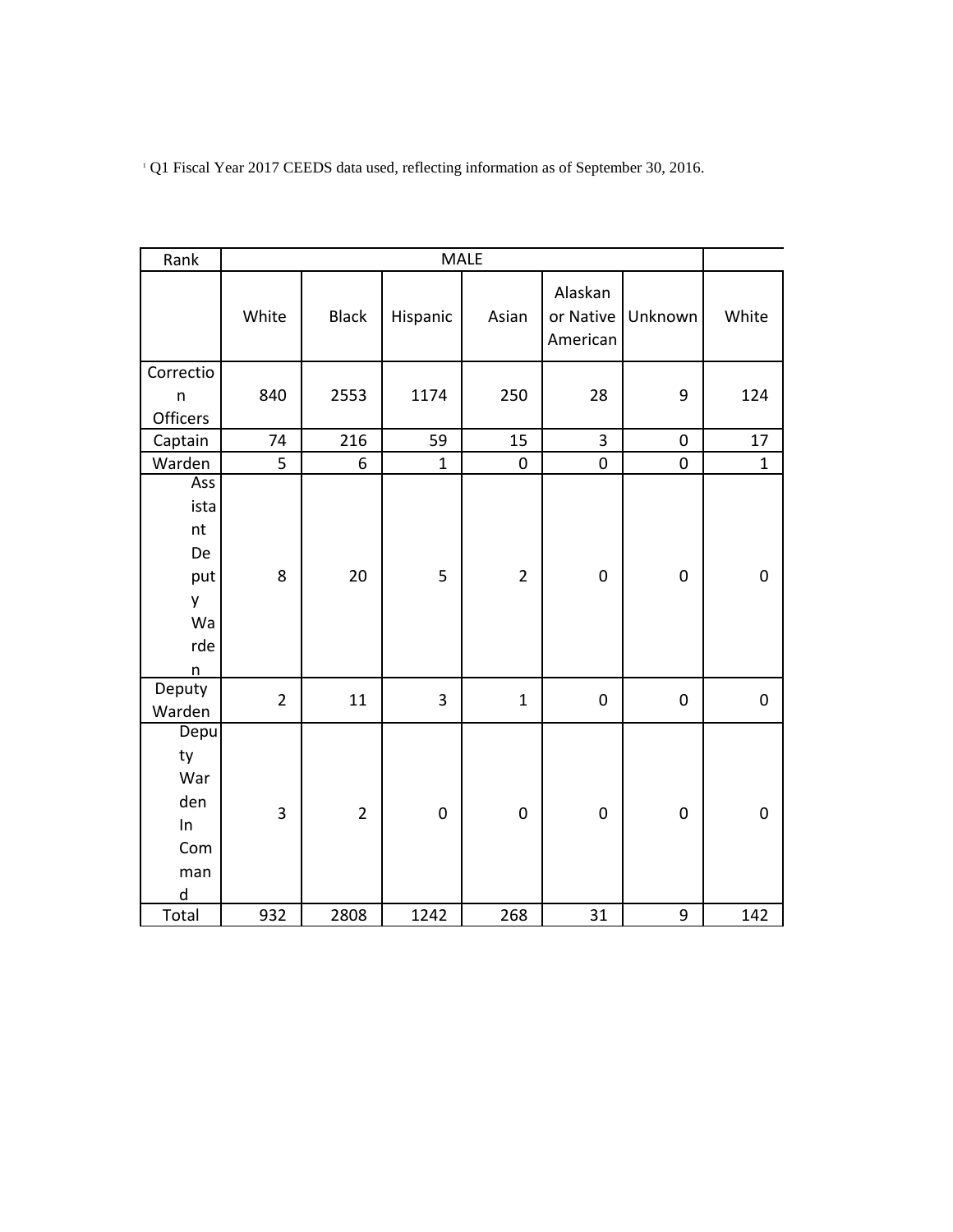| Superv |    |     |    |    |   |             |    |
|--------|----|-----|----|----|---|-------------|----|
| isory  |    |     |    |    |   |             |    |
| Unifor |    |     |    |    |   |             |    |
| med    |    |     |    |    |   |             |    |
| Person |    |     |    |    |   |             |    |
| nel    | 92 | 255 | 68 | 18 | 3 | $\mathbf 0$ | 18 |
| (Capta |    |     |    |    |   |             |    |
| in and |    |     |    |    |   |             |    |
| Above  |    |     |    |    |   |             |    |
|        |    |     |    |    |   |             |    |
|        |    |     |    |    |   |             |    |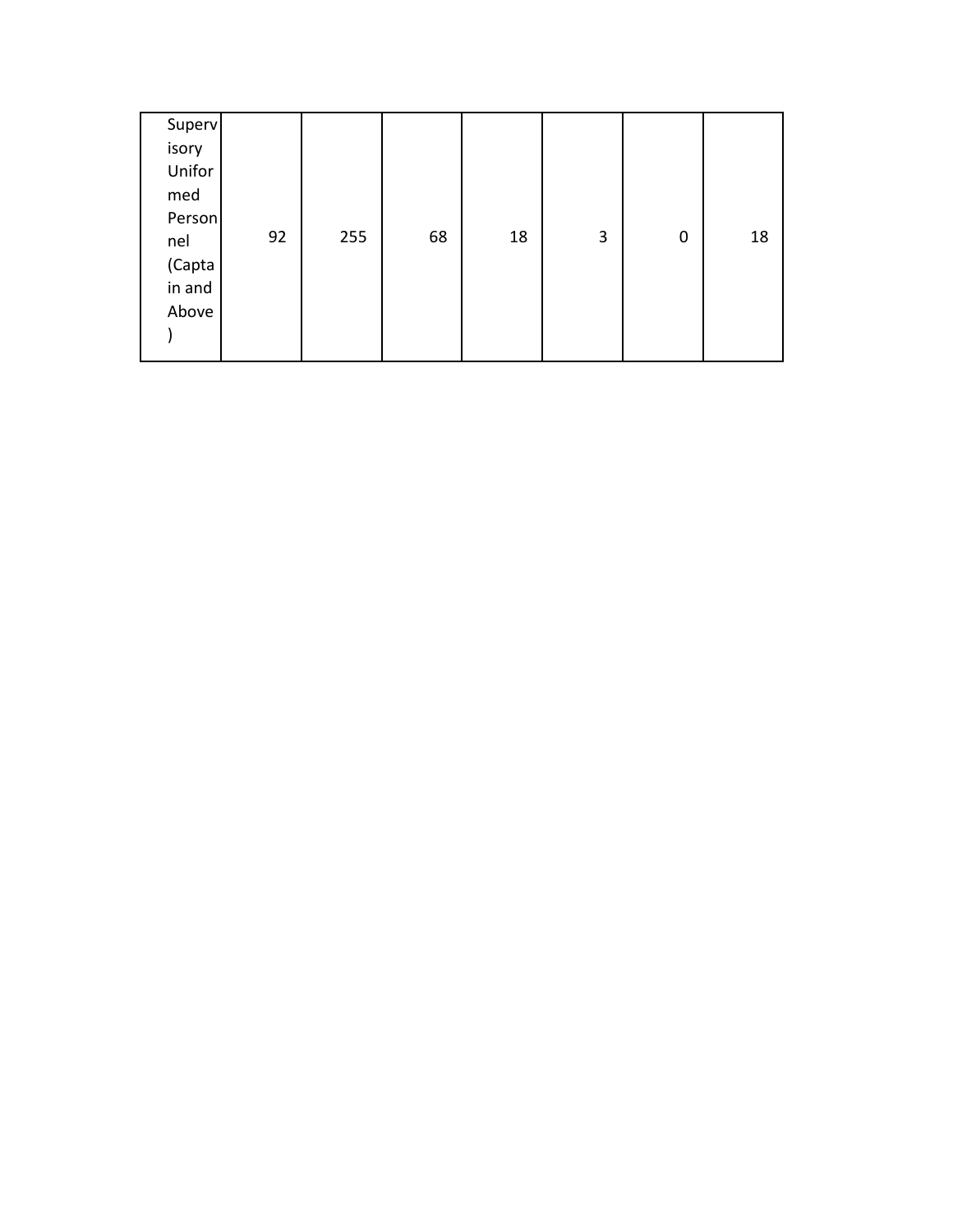*the Department of Correction shall submit a report, no later than October 15, 2016, detailing the demographics of uniformed pk, gender, and race.* he total workforce, 9,460 Officers and 1,015 are in ns, Deputy Wardens in

3%). The overall White  $(11\%)$ ; 5,338 ); 74 identify as Alaskan

 $uales (43%)$ , and 579 follows: 110 identify as  $y$  as Asian (2%); and 8

orization for race in the ), 124 identify as ican  $(0.8\%)$ . zation for race in the and 1 identifies as

68%). The categorization %), 62 identify as Black askan or Native American

categorization for race in  $x(k (81\%), 4$  identify as

 $(58%)$ . The ntify as White (25%), and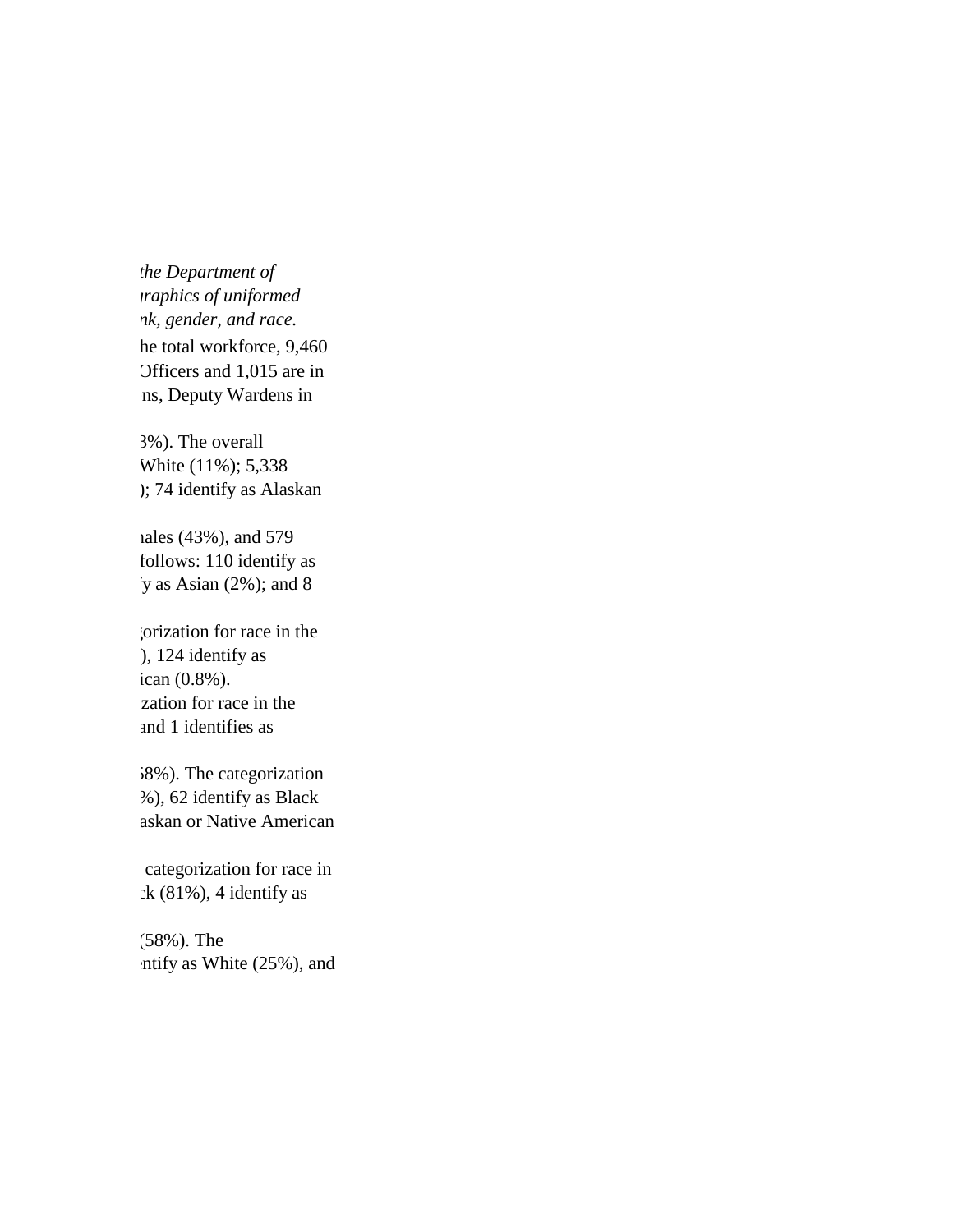|                | Total            |                  |                                  |                  |      |
|----------------|------------------|------------------|----------------------------------|------------------|------|
| <b>Black</b>   | Hispanic         | Asian            | Alaskan<br>or Native<br>American | Unknown          |      |
| 2785           | 593              | 35               | 46                               | 8                | 8445 |
| 404            | 65               | $\overline{2}$   | 4                                | $\boldsymbol{0}$ | 859  |
| 11             | $\boldsymbol{0}$ | 0                | $\boldsymbol{0}$                 | $\mathbf 0$      | 24   |
| 42             | 5                | $\mathbf{1}$     | $\mathbf 1$                      | $\boldsymbol{0}$ | 84   |
| 18             | $\mathbf{1}$     | $\boldsymbol{0}$ | $\boldsymbol{0}$                 | $\boldsymbol{0}$ | 36   |
| $\overline{7}$ | $\boldsymbol{0}$ | $\mathbf 0$      | $\boldsymbol{0}$                 | $\mathbf 0$      | 12   |
| 3267           | 664              | 38               | 51                               | 8                | 9460 |